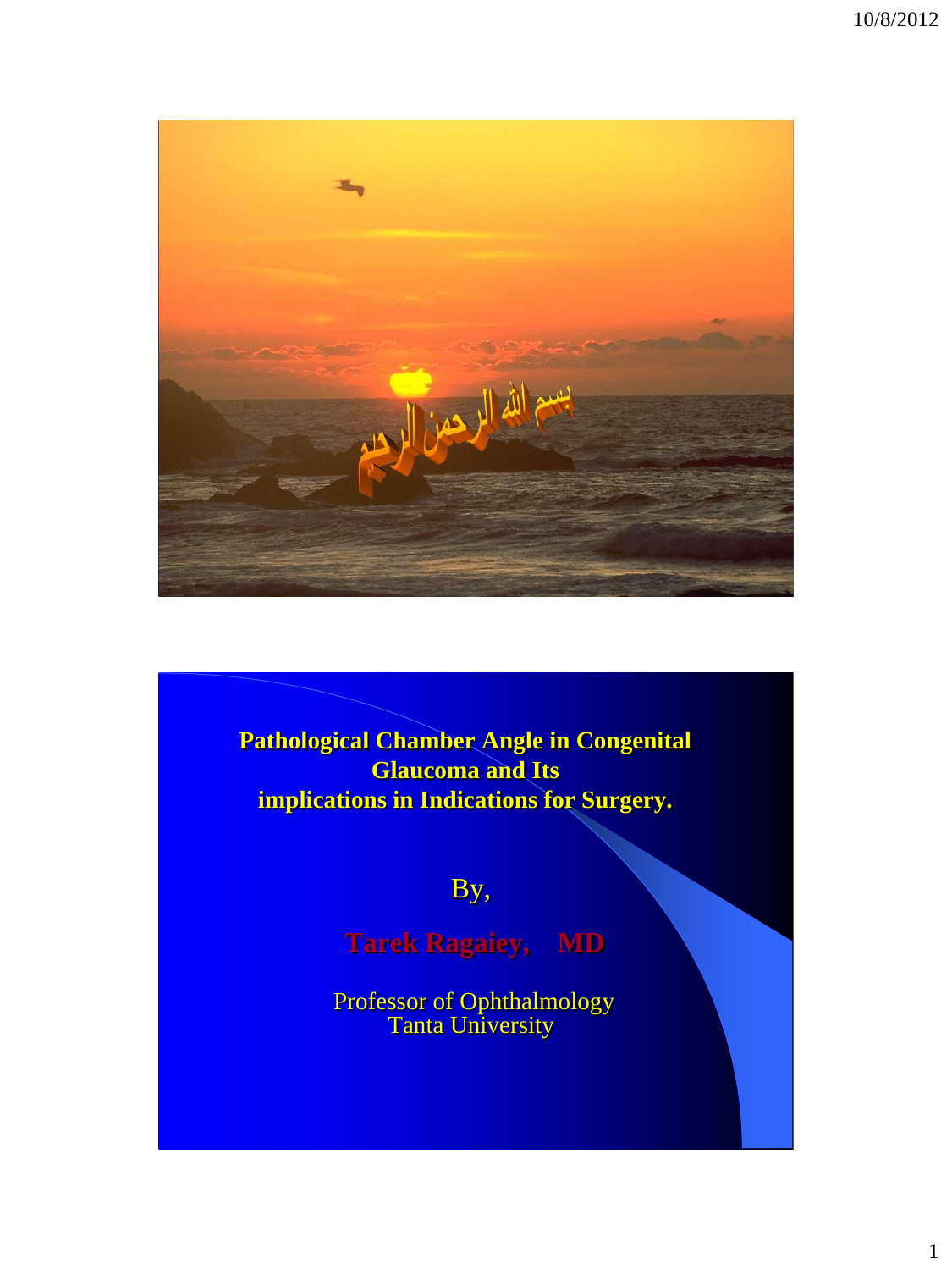## Pathological Chamber Angle in Congenital Glaucoma

- The two types of pathological chamber angle in children are type I and type II.
- Type I has thin pathological mesodermal remnants that cover the ciliary band of the chamber angles and sometimes slender extensions reach the Schwalbe line.
- Type II chamber angles are identified by the presence of thick pathological mesodermal remnants with apparent high iris insertion with black triangles and pillars.
- In both types, it is impossible to distinguish the ciliary body band.
- 

## Pathological chamber angle in congenital glaucoma. **a** Type I. **b** Type II

- Type I has thin pathological mesodermal remnants that cover the ciliary band of the chamber angles and sometimes slender extensions reach the Schwalbe line.
- Type II chamber angles are identified by the presence of thick pathological mesodermal remnants with apparent high iris insertion with black triangles and pillars.
- In both types, it is impossible to distinguish the ciliary body band.



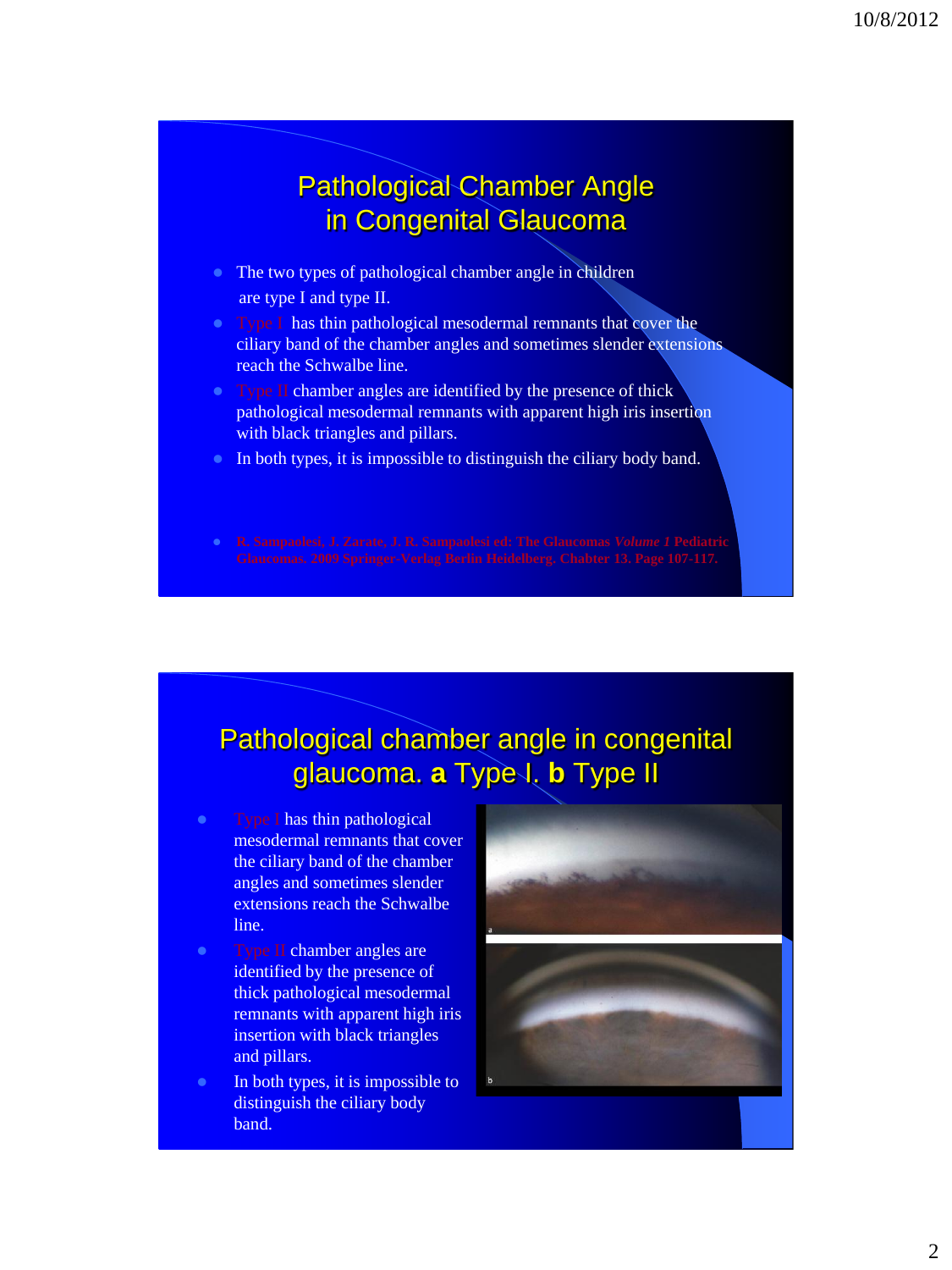Type I and type II pathological changes of the angle in congenital glaucoma with white lines delineating the various elements.

- **a** *Schw* Schwalbe line,
- *PMR* pathological mesodermal remnants,
- *LRI* last roll of the iris.
- **b** *Schw* Schwalbe line,
- *ap* apparent high insertion of the iris



Left, drawing, chamber angle type I and type II; *middle*, goniophotographic image; *right*, anatomic pathology specimen

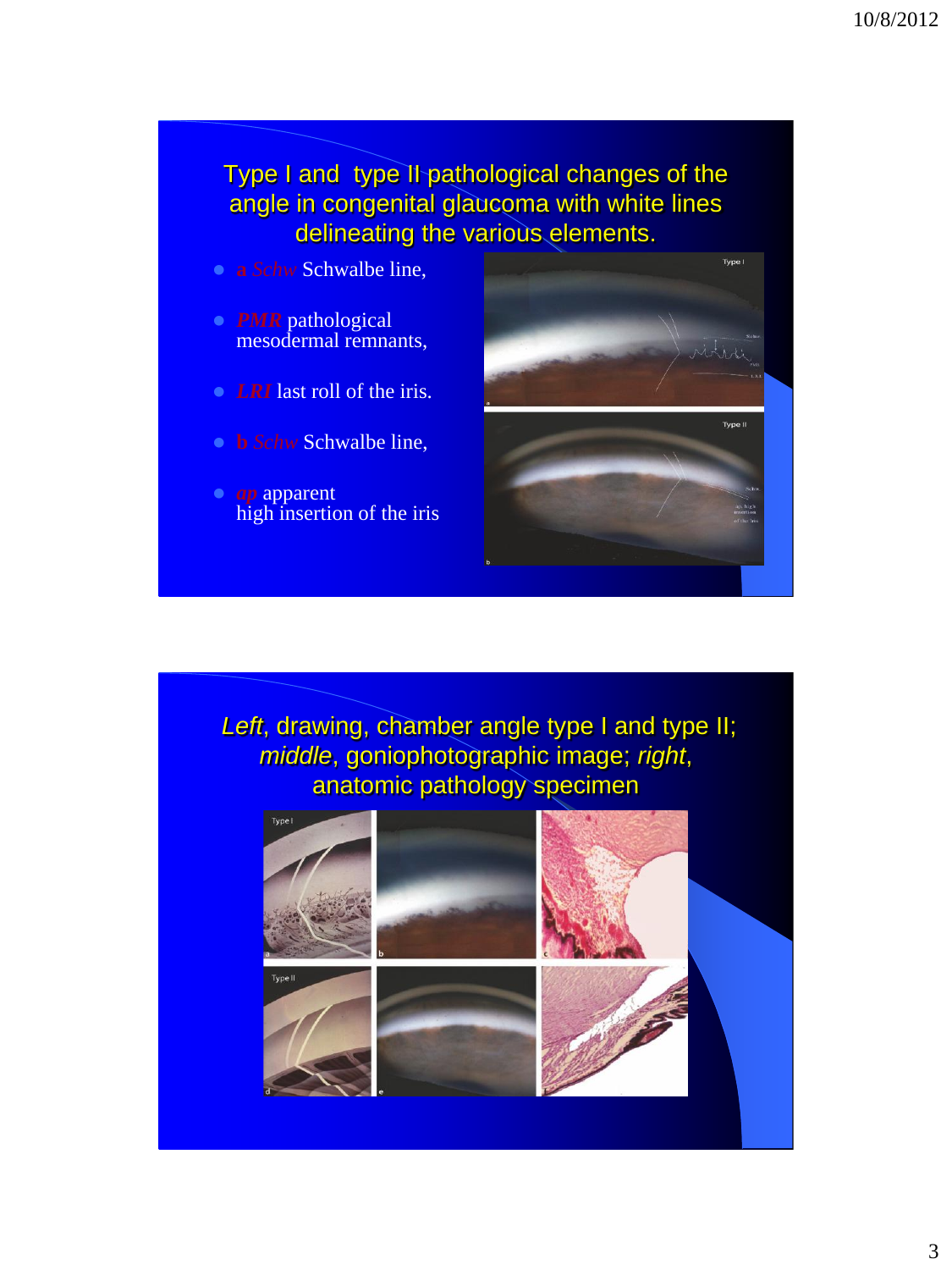• This gonioscopic differentiation in congenital glaucoma is necessary and knowledge of this will make for success or failure in surgery since in type I trabeculotomy is indicated and in type II a combined operation (trabeculotomy + trabeculectomy ) in the same session of surgery is indicated.

- In 1988 Sampaolesi R proposed this for the first time as in his early experience, when he did only trabeculotomy, 30% of the children returned for consultation between 1 and 3 years later, the operation having failed, with an increase in IOP and greater axial length of the eye .
- Looking at the angle, he realized that all of them belonged to type II (apparently high insertion of the iris).

 **Sampaolesi R (1988) Congenital glaucoma. Long-term results after surgery. Fortschr Ophthalmol 85:626–631**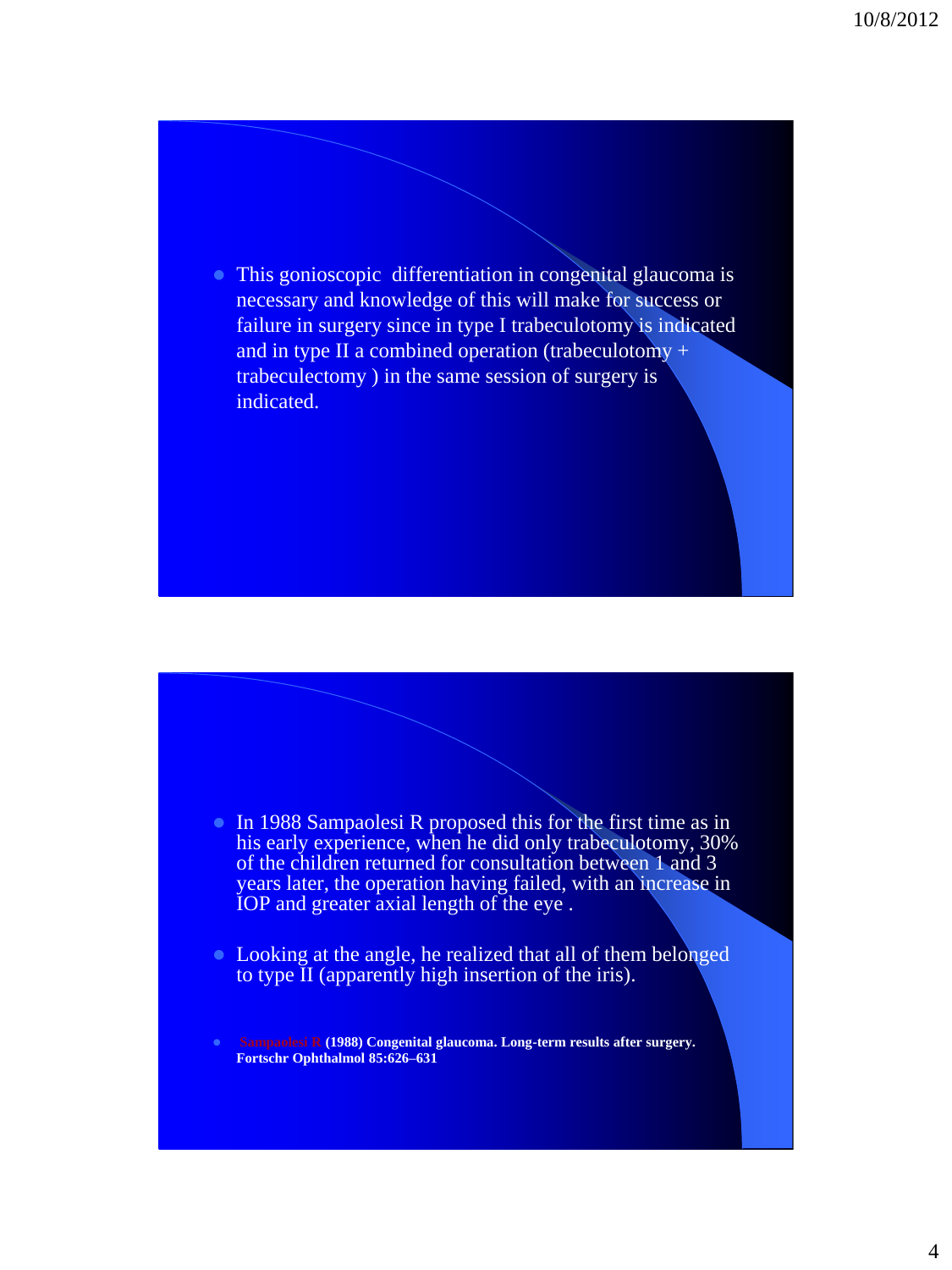- Ten years later the same conclusion was proposed in 1996 by Mandal (1) and in 2000 and 2001 by Meyer et al ( 2). and Kiefer et al ( 3 ).
- **1. Mandal AK (1996) Surgical results of combined trabeculotomytrabeculectomy for developmental glaucoma. Primary combined trabeculotomy and trabeculectomy in a single session. Ophthalmology 105:974–983**
- **2. Meyer G, Schwenn O, Grehn F (2000) Trabekulotomiebeim Kongenitalem Glaukom. Ein Vergleich zur Goniotomie.Ophthalmologe 97:623–628.**
- **3. Kiefer G, Schwenn O, Grehn F (2001) Correlation of postoperative axial length growth and intraocular pressure in congenital glaucoma. A retrospective study in trabeculotomy and goniotomy. Graefes Arch Clin Exp Ophthalmol 239:893–899**